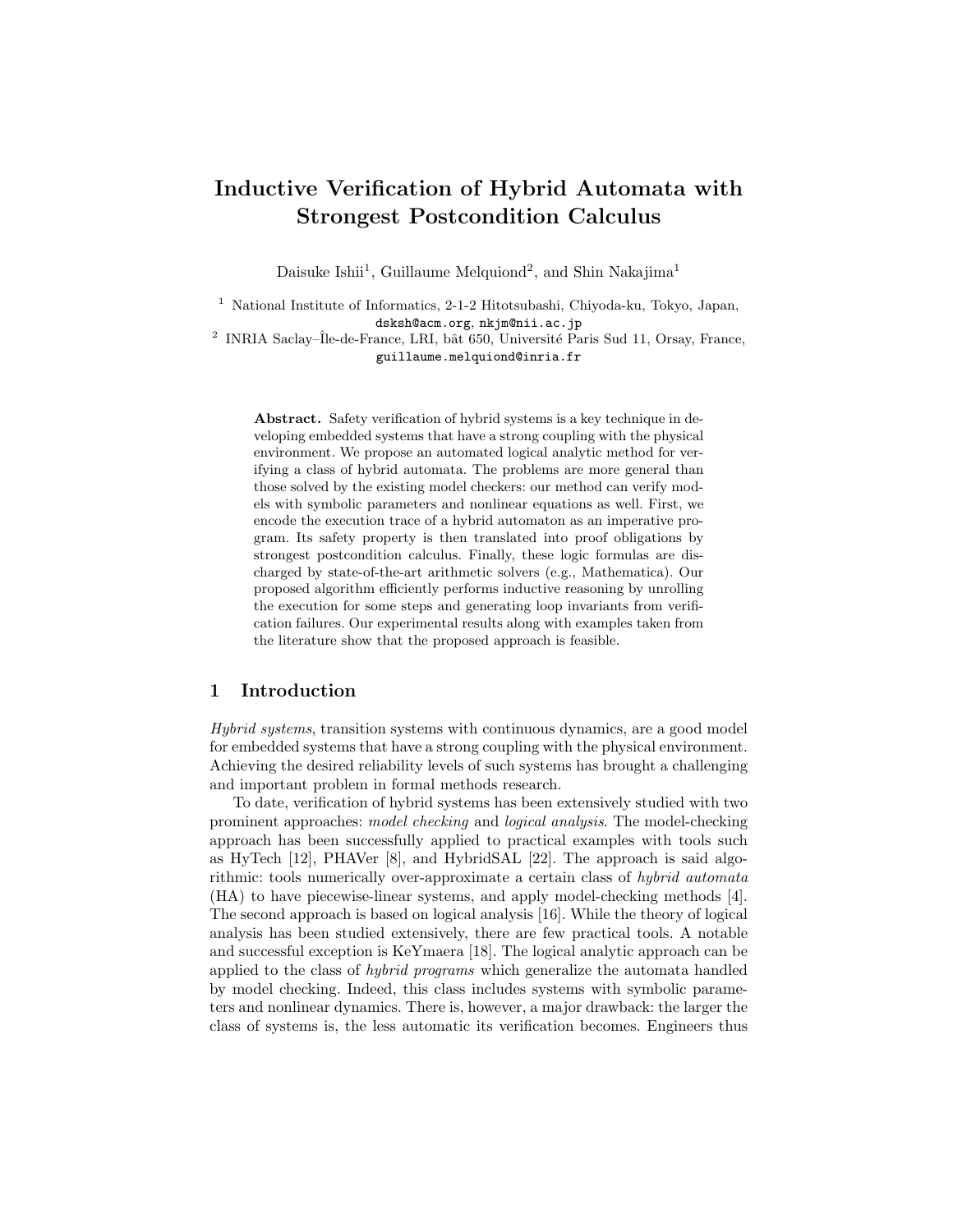have to apply some proof strategies during the interactive verification process, which requires understanding the target model.

In this paper, we propose a partly automated tool for the logical analysis of HA that makes heavy use of state-of-the-art arithmetic solvers. Our goal is to prove safety properties. First, our method encodes executions of HA into straight-line imperative programs. This formalism allows us to construct a lassoshaped structure based on induction: after exhibiting at most m steps of continuous evolution and discrete transition, any execution of the system forms a loop with a length of at most  $n$  steps between some specific regions of the state space. Then, the imperative program is transformed into a conjunction of verification conditions as a result of strongest postcondition (SP) calculus. The resulting logic formula involves real-arithmetic predicates and ordinary differential equations (ODEs). The generated conditions can be discharged using solvers such as Mathematica for some nonlinear HA.

The contribution of this work is as follows. The use of an imperative language and SP calculus gives a straightforward justification of the soundness of our method for generating the finite-length verification conditions from HA. The algorithm we propose realizes an automated verification process, although some user interactions are needed to determine efficiently (a) correct numbers  $m$  and n of steps to unroll the execution and (b) the loop invariant that represents the initial region of the loop. Computer algebra techniques, however, are employed to automate most of the work in generating loop invariants.

This paper is organized as follows. Section 2 introduces the class of hybrid automata. Section 3 describes a simple imperative language for simulating HA and the corresponding SP calculus. In Section 4, we present the concept of induction and loop unrolling, and describe an algorithm for automated verification. Section 5 describes an implementation using Mathematica. Section 6 reports how our implementation behaves on several examples and provides a comparison of the results with existing tools. Section 7 describes some related studies.

## 2 Hybrid Automata

In this paper, we model hybrid systems as hybrid automata (HA) [11].

**Definition 1.** A hybrid automaton is a tuple  $HA = \langle L, V,Init, \mathcal{G}, \mathcal{R}, \mathcal{F}, \mathcal{I} \rangle$  that consists of the following components:

- A finite set  $L = \{l_1, \ldots, l_p\}$  of locations.
- $-$  A finite set  $V = \{x_1, \ldots, x_q\}$  of real-valued variables.  $\mathbb{R}^V$  is the set of all of the valuations of the system.
- An initial condition *Init in*  $L \times \mathbb{R}^V$  that specifies the initial states.
- $A$  family  $\mathcal{G} = \{G_{l,l'}\}_{l \in L, l' \in L}$  of guard conditions  $G_{l,l'}$  in  $\mathbb{R}^V$ .
- $A$  family  $\mathcal{R} = \{R_{l,l'}\}_{l \in L, l' \in L}$  of reset functions  $R_{l,l'} : \mathbb{R}^V \to \mathbb{R}^V$ .
- $A$  family  $\mathcal{F} = \{F_l\}_{l \in L}$  of vector fields  $F_l : \mathbb{R}^V \to \mathbb{R}^V$ .
- A family  $\mathcal{I} = \{I_l\}_{l \in L}$  of location invariants  $I_l$  in  $\mathbb{R}^V$ .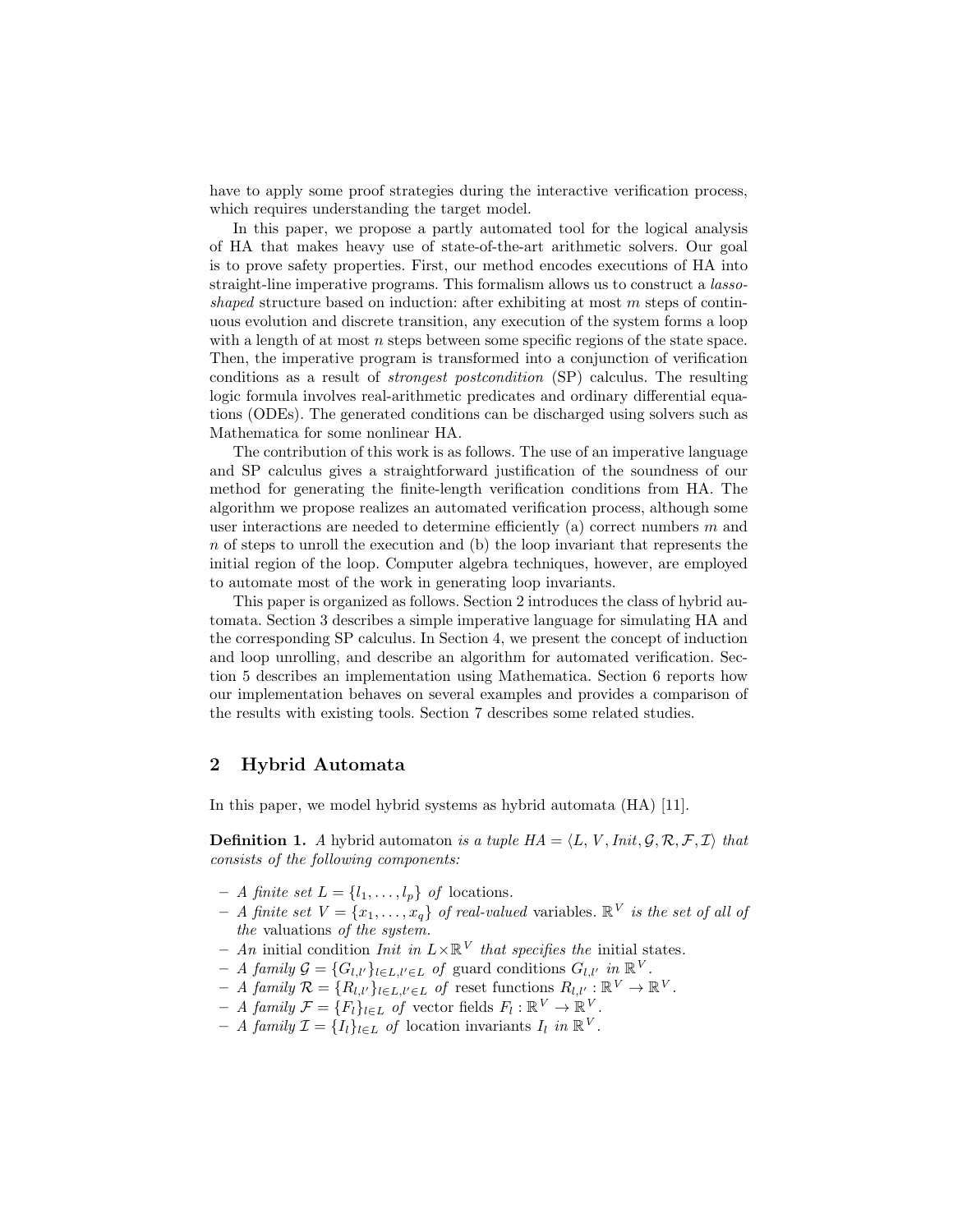$$
\frac{t > 0 \quad \phi(0) = \nu \quad \forall \tilde{t} \in [0, t] \quad \frac{d\phi}{dt} = F_l \land I_l[\phi(\tilde{t})] \qquad G_{l_1, l_2}[\nu_1] \quad \nu_2 = R_{l_1, l_2}(\nu_1) \quad I_{l_2}[\nu_2]
$$
\n
$$
\langle l, \nu \rangle \xrightarrow{\tilde{t}} \langle l, \phi(t) \rangle \qquad \langle l_1, \nu_1 \rangle \xrightarrow{\tilde{0}} \langle l_2, \nu_2 \rangle
$$

#### Fig. 1. Operational semantics of HA.

A (finite or infinite) execution of HA is a sequence  $\sigma_0 \stackrel{t_1}{\longrightarrow} \sigma_1 \stackrel{t_2}{\longrightarrow} \cdots$ , for which  $\sigma_i \in L \times \mathbb{R}^V$  and  $Init[\sigma_0]$  holds, and  $\stackrel{*}{\to}$  is either a continuous evolution phase  $\stackrel{t}{\to}$ where  $t > 0$  or a discrete transition phase  $\stackrel{0}{\rightarrow}$  and is given by the rules in Figure 1. In the first rule,  $\frac{d\phi}{dt} = F_l$  is an abbreviation of  $\frac{d\phi(\tilde{t})}{dt} = F_l(\phi(\tilde{t}))$ . We say that an execution is length-k canonical when of the form  $\sigma_0 \xrightarrow{t_1} \sigma_1 \xrightarrow{0} \sigma_2 \xrightarrow{t_3} \cdots \xrightarrow{0} \sigma_{2k}$ that alternates continuous and discrete phases.

In this paper, we assume that multiple discrete transitions do not occur in an instant. We also assume that no discrete transition occurs initially. Thus, any execution can be expressed as a canonical execution. Verification of noncanonical executions can be considered as future work. Infinite-length canonical executions are supported; yet in presence of Zeno points (infinite number of transitions in finite time), HA executions are handled only up to the first point.

Example 1. Water-level monitor (WLM) [3,15]. A controlled water tank is modeled as a four-location constant-rate HA, as illustrated in Figure 2. It supplies water at a constant rate  $rate_{out}$ , whereby, in location of (and sw-on), the water level y decreases as  $\frac{d\phi_y}{dt} = rate_{out}$ . In location on (and sw-off), the system pumps water to refill the tank, which results in the water level changing as  $\frac{d\phi_y}{dt} = rate_{in}$ . A sensor observes  $y$  and switches between the locations on and off when the level reaches the thresholds low or high. However, it takes delay seconds for switching, hence the locations  $sw\text{-}on$  and  $sw\text{-}off$ . In this paper, we constrain the values for the constant parameters as follows:

$$
\min \leq low \land high \leq max \land low < high \land delay > 0 \land
$$
\n
$$
\max \geq high + rate_{in} \cdot delay \land min \leq low + rate_{out} \cdot delay. \tag{1}
$$

Because the discrete transition edges in the automaton form a single cycle, the trace of locations that were reached is the same for all of the executions.

**Definition 2.** A safety property (or an inductive invariance) is expressed by a formula  $\Box P$ , where P is a predicate on  $L \times \mathbb{R}^V$ . HA  $\models \Box P$  denotes that HA satisfies  $\Box P$ , that is, predicate P holds initially and is preserved by every discrete transition and continuous evolution.

Example 2. In the following sections, we will prove that the level stays between a lower and an upper limit, which is expressed by the following safety property:

$$
\Box (min \le y \le max).
$$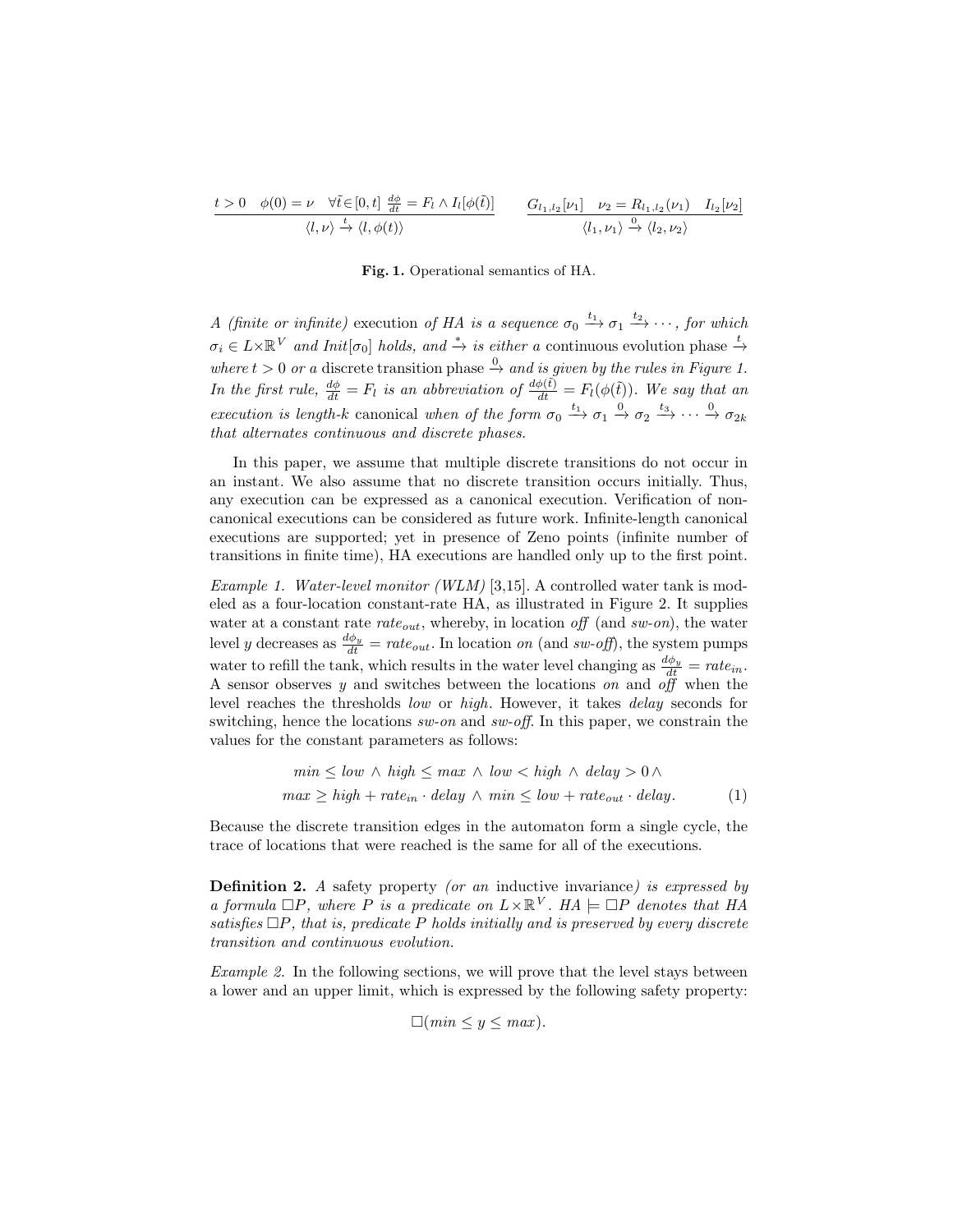

Fig. 2. Water-level monitor.

## 3 Modeling HA Executions with Programs

In this section, we introduce the theoretical foundation of our method. It analyzes finite and infinite executions of a HA by reusing traditional tools in program verification. We first introduce a simple imperative language in which the statements simply sketch the executions of the HA (Section 3.1). Then, we provide a notion of strongest postcondition for each program statement given a precondition, and we prove that this calculus derives the safety of the HA (Section 3.2).

## 3.1 Imperative Language

Given a HA, we define an untyped imperative language  $\text{Imp}_{HA}$ . This language is basic, since it does not even provide loops. For the purpose of this work, it has only sequences and the commands evolve and trans. The command evolve expresses a continuous evolution of the HA for a given duration, while trans expresses a discrete transition.

**Definition 3.** The language  $\text{Imp}_{HA}$  is given by the following syntax:

 $s ::=$ skip | s; s | evolve t | trans

**Definition 4.** A program state (denoted S or  $S_i$ ) is a map from variable names to program values. A special variable  $x_s$  is associated to the "current" state  $(\in L \times \mathbb{R}^V)$  of the HA execution. For the sake of readability, pseudo-variables are introduced to access part of the HA state as follows:  $x_s = \langle x_l, \cdot \rangle = \langle \cdot, x_v \rangle =$  $\langle \cdot, (x_1, \ldots, x_i, \ldots, x_q) \rangle$ . We assume this equivalence is always maintained automatically when a new value is assigned to a pseudo-variable.

Figure 3 describes the operational semantics of the language.  $\llbracket e \rrbracket_S$  denotes the term obtained by replacing each free variable of an expression  $e$  by its associated value in the program state S.  $S\{x \mapsto v\}$  denotes the program state obtained by adding to S that variable x is associated to the value v. The rules for skip and sequence are the usual ones. The rules for evolve and trans are derived from the operational semantics of a HA execution. Note that we allow the statement evolve 0, so that the theorems presented in this paper have a simple way to check the safety property for the initial state or after a discrete transition.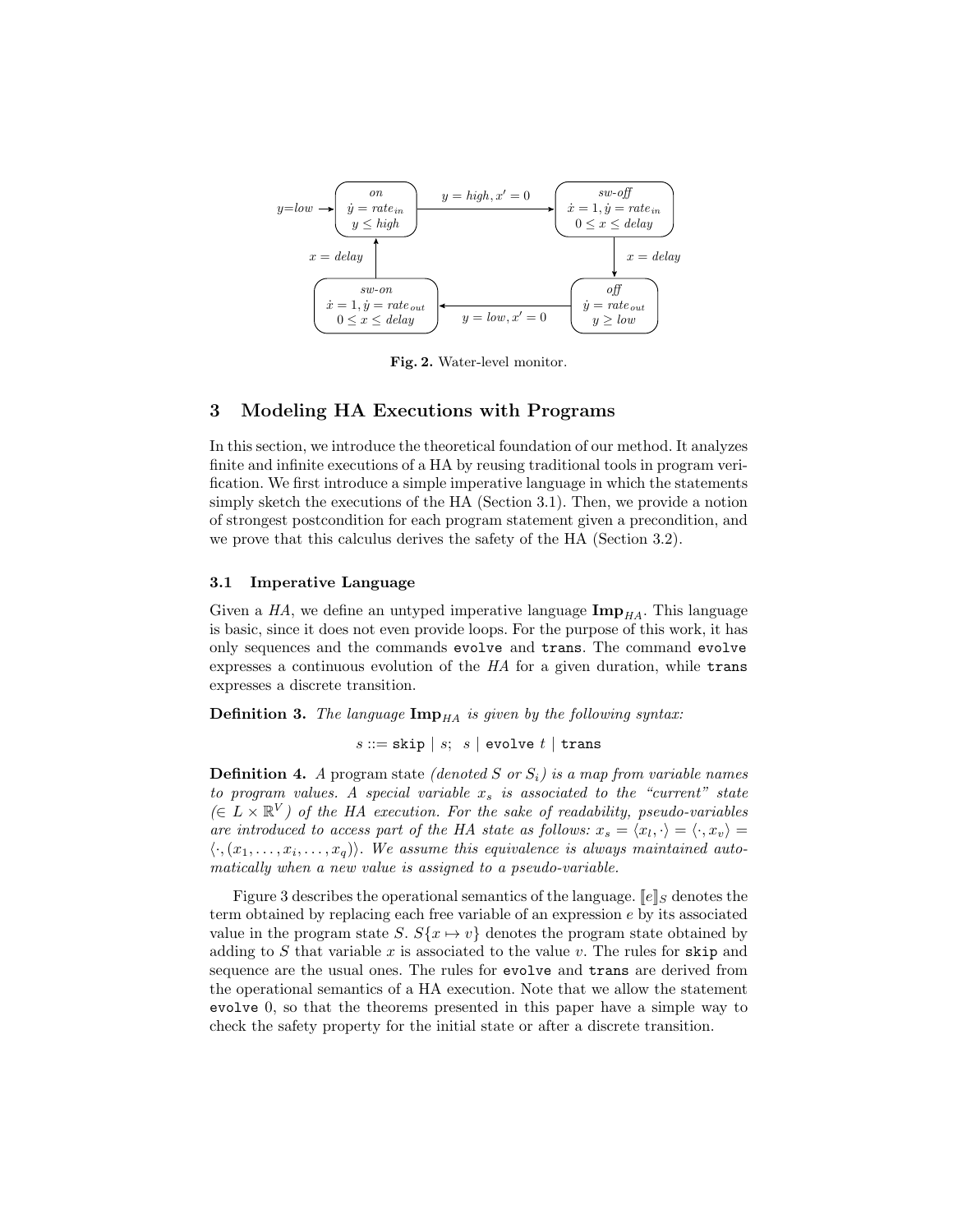$$
\frac{S_1, s_1 \rightsquigarrow S_2, s_2}{S_1, (s_1; s_3) \rightsquigarrow S_2, (s_2; s_3)} \qquad \frac{S_2, s_2}{S_1, (s_1; s_3) \rightsquigarrow S_2, (s_2; s_3)} \qquad \frac{S_2, \text{evolve } 0 \rightsquigarrow S, \text{skip}}{S, \text{evolve } 0 \rightsquigarrow S, \text{skip}} \frac{[x_s]_S \stackrel{t}{\rightarrow} \sigma}{S, \text{trans } \rightsquigarrow S\{x_s \mapsto \sigma\}, \text{skip}}
$$

Fig. 3. Operational semantics of  $\text{Imp}_{HA}$ .

**Lemma 1.** For any execution  $\sigma_0 \stackrel{t_1}{\rightarrow} \sigma_1 \stackrel{0}{\rightarrow} \cdots \stackrel{t_k}{\rightarrow} \sigma_{2k-1}$  of the HA, assuming that  $\sigma = \sigma_0$  holds for the initial program state, there is an execution of the following  $\text{Imp}_{HA}$  program that does not block (that is, it reduces to  $\text{skip}$ ) and such that the final program state satisfies  $x_s = \sigma_{2k-1}$ .

evolve  $t_1$ ; trans;  $\cdots$ ; evolve  $t_k$ 

Note that this program might also have either blocking executions or executions that end on a different HA state; the former are made irrelevant by our SP-based approach, while the latter are expected due to the non-deterministic nature of HA. For the programs above, the execution is canonical only for the first  $k-1$  continuous steps; the last duration  $t_k$  can be arbitrarily short. It can also be arbitrarily large, if the HA stays infinitely long in that continuous evolution.

Since we can now express any partial execution of a HA as a program, we can state the safety property of the HA as a property that every non-blocking program must satisfy in its final state.

**Lemma 2.** If, for all non-blocking programs of  $\text{Imp}_{HA}$  of the above form starting from an initial program state  $\sigma \in$  Init, property P holds in the final program state, then P is a safety property for the HA (up to the first Zeno point, if any).

### 3.2 Strongest Postconditions

In this section, we instantiate the principles of program verification [13,7] with  $\text{Imp}_{HA}$ . We are not interested in manual verification, so we will skip over the definition of Hoare triples and directly go to the topic of verification conditions (VCs). Moreover, since we are not dealing with reachability but only safety, we do not have to prove that programs are non-blocking, we can just assume they are. Therefore, weakest preconditions (WPs) and strongest postconditions (SPs) are dual from each other for our purpose. Should we have to perform backward reachability analysis, WP computation would be better suited. This is not the case though, so we choose SP, so as to follow the direction of time.

**Lemma 3 (Soundness of SP).** For any program s in  $\text{Imp}_{HA}$ , if the initial state satisfies a given property P, the final state satisfies  $SP(P, s)$  (assuming s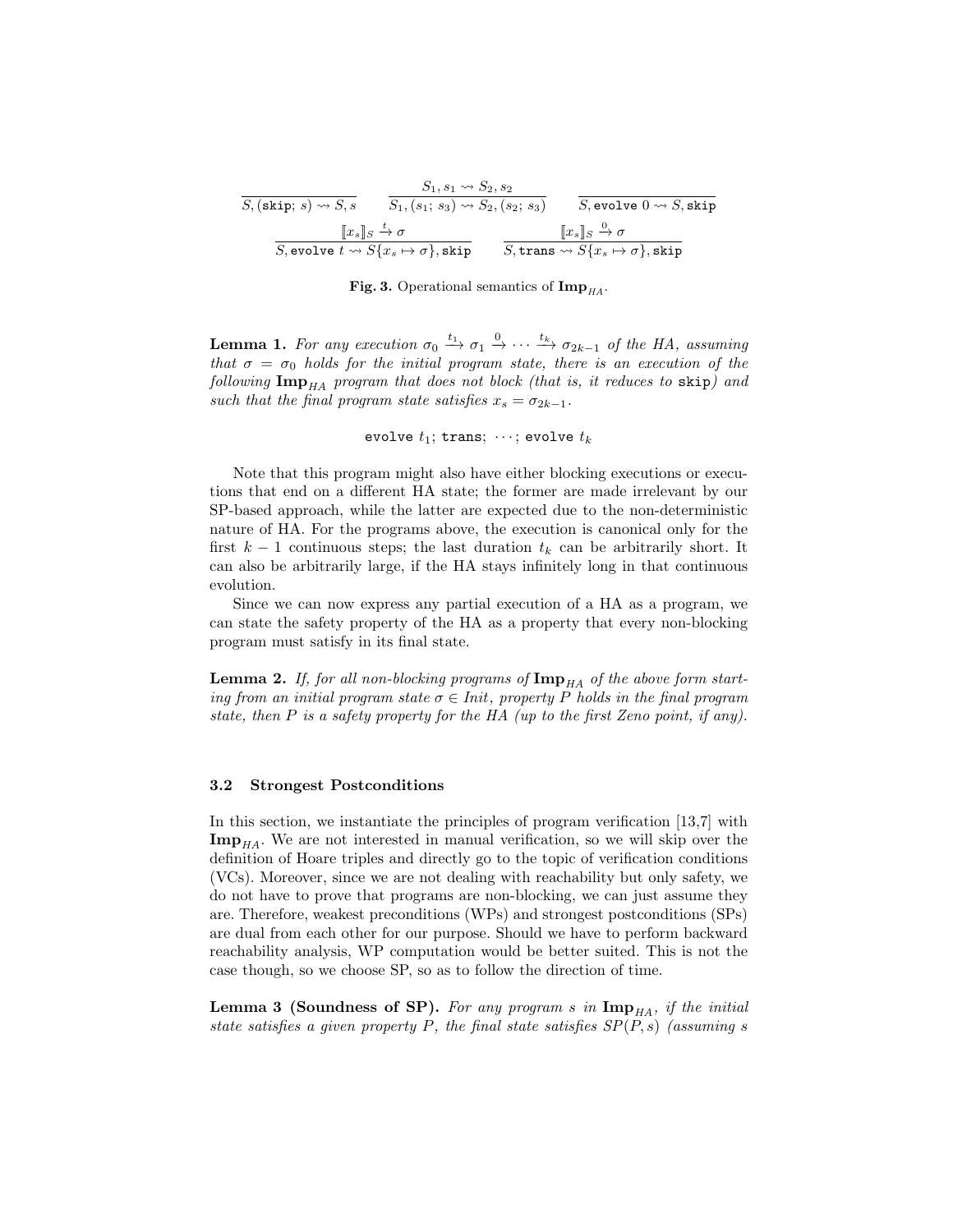terminates) with SP inductively defined as follows. <sup>3</sup>

$$
SP(P, \text{skip}) := P \qquad SP(P, s_1; s_2) := SP(SP(P, s_1), s_2)
$$
  
\n
$$
SP(P, \text{evolve } t) := \exists \phi \ P[x_v \leftarrow \phi(0)] \land \phi(t) = x_v \land (\forall \tilde{t} \in [0, t] \ \frac{d\phi}{dt} = F_{x_l} \land I_{x_l}[\phi(\tilde{t})])
$$
  
\n
$$
SP(P, \text{trans}) := \exists \langle l', x'_v \rangle \ P[x_s \leftarrow \langle l', x'_v \rangle] \land G_{l', x_l}[x'_v] \land x_v = R_{l', x_l}(x'_v) \land I_{x_l}[x_v]
$$

*Proof.* Let us assume that there are S and S' such that  $[ P ]_S$  holds and  $S, s \leadsto^*$ S', skip. We just have to prove that  $[SP(P, s)]_{S'}$  holds. The proof is performed inductively on the structure of the statement s by checking that every case of  $SP$  is implied by the operational semantics of  $\text{Imp}_{HA}$ . This is a consequence of the operational semantics of HA given on Figure 1.  $\Box$ 

*Example 3.* Let us prove that, if the HA of Figure 2 is in a state satisfying  $x_l = on \wedge y = low$ , then any continuous evolution of duration t leads to a state satisfying  $y \leq max$ . By Lemmas 2 and 3, it is sufficient to prove that the following implication holds in any program state:

$$
SP((x_l = on \land y = low), \mathtt{evolve}\ t) \Rightarrow y \leq max.
$$

Let us assume that we are in program state such the left-hand side holds, and we prove that  $y \leq max$  holds. From the definition of SP, we know that there exists a function  $\phi$  such that

$$
(x_l = on \land \phi_y(0) = low) \land \phi(t) = (x, y) \land (\forall \tilde{t} \in [0, t] \frac{d\phi}{dt} = F_{x_l} \land I_{x_l}[\phi(\tilde{t})])
$$

As a consequence, we have  $y = low + rate_{in} \cdot t$  (by solving the ODE) and  $y \leq high$ (by unfolding the location invariant  $I_{x_l}$ ). The latter property, in conjunction with Constraint (1) of Example 1, proves the goal  $y \leq max$  by linear arithmetic.

Remark 1. As we will later pass the verification conditions to automated tools, it is important to eliminate as many quantifiers as possible beforehand. For instance,  $SP(P, \text{trans})$  has the form  $\exists l' Q[l']$ . This is equivalent to the disjunction  $Q[l_1] \vee \ldots \vee Q[l_p]$  with  $l_1, \ldots, l_p$  all the locations. In the case of  $SP(P, \text{evolve } t)$ , Example 3 shows how one can get rid of  $\exists \phi$  if the ODE admits a closed form.

## 4 Inductive Verification Method

#### 4.1 Induction Strategy

We now present an algorithm derived from Lemma 2 that performs safety verification of a HA. The statement of Lemma 2 is unpractical, as it requires verifying infinitely-many programs. This section describes how we can build weaker yet more practical variants of it, by only considering a bounded number of programs. The approach is as follows. Let us assume that there is a predicate  $P^+$  such that  $P^+ \Rightarrow P$  and

<sup>&</sup>lt;sup>3</sup>  $P[x \leftarrow e]$  denotes the substitution of all the occurrences of variable x in P with e.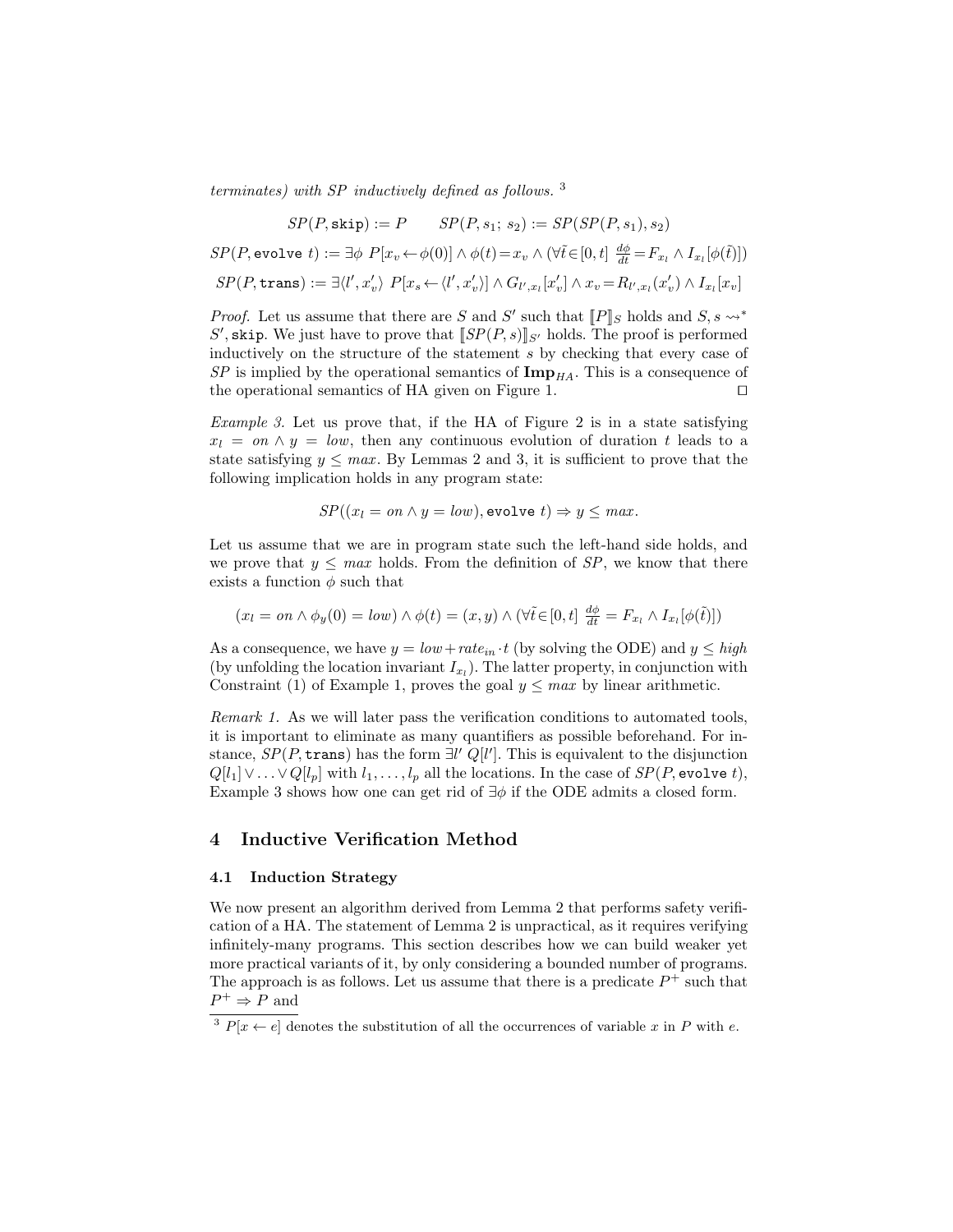- $-$  from an initial state, any execution of HA reaches a state satisfying  $P^+$  after alternating at most  $m$  continuous evolutions and  $m$  discrete transitions,
- from any state satisfying  $P^+$ , any execution of HA reaches a state satisfying  $P^+$  after alternating at most n continuous evolutions and n discrete transitions.

Verifying the safety property is therefore simple:

- $-$  For the initial *m*-step execution, we check that every intermediate state is safe and that the execution finally reaches the region represented by predicate  $P^+$  (base case).
- $-$  For the *n*-step execution from the region  $P^+$ , we check that every intermediate state is safe and that the execution finally reaches the region  $P^+$ .

The success of our approach depends on whether we can exhibit some lengths m and n and some predicate  $P^+$  for a given HA.

We first show the simplest case  $(m = 0 \text{ and } n = 1)$ : the base case is the verification of the initial states, and the induction is performed on a continuous phase followed by a discrete phase.

**Theorem 1 (Simplest case).** Given a predicate  $P^+$  such that  $P^+ \Rightarrow P$  holds in any state, the following inference rule is correct:

$$
VC_1: \forall t \ge 0 \text{ SP}(P^+, \text{evolve } t) \Rightarrow P
$$

$$
\underline{VC_0:Init} \Rightarrow P^+ \qquad VC_{-1}: \forall t \ge 0 \text{ SP}(P^+, \text{evolve } t; \text{trans}) \Rightarrow P^+}
$$

$$
HA \models \Box P
$$

*Proof.*  $VC_0$  checks that the initial states satisfy the property  $P^+$ .  $VC_{-1}$  inductively verifies that all of the possible two consecutive continuous and discrete phases  $\sigma_i \xrightarrow{t_{i+1}} \sigma_{i+1} \xrightarrow{0} \sigma_{i+2}$  evolve for the arbitrary duration  $t_{i+1}$  from a state  $\sigma_i$  that satisfies  $P^+$  to a state  $\sigma_{i+2}$  that again satisfies  $P^+$ . VC<sub>1</sub> ensures that the safety property was not broken during the continuous phase.  $\Box$ 

We now extend the above induction to a more generic case.

#### Theorem 2 (Unrolled case).

$$
SP_1 \equiv SP(\text{Init} \land \neg P^+, \text{evolve } t_1) \quad VC_1 : \forall t_1 \ge 0 \text{ } SP_1 \Rightarrow P
$$
\n
$$
SP_2 \equiv SP(SP(SP_1, \text{trans}) \land \neg P^+, \text{evolve } t_2)
$$
\n
$$
VC_2 : \forall t_1, t_2 \ge 0 \text{ } SP_2 \Rightarrow P
$$
\n
$$
SP_m \equiv SP(SP(SP_{m-1}, \text{trans}) \land \neg P^+, \text{evolve } t_m)
$$
\n
$$
VC_m : \forall t_1 ... t_m \ge 0 \text{ } SP_m \Rightarrow P
$$
\n
$$
SP_0 \equiv SP(SP_m, \text{trans}) \qquad VC_0 : \forall t_1 ... t_m \ge 0 \text{ } SP_m \Rightarrow P
$$
\n
$$
SP_{m+1} \equiv SP(P^+, \text{evolve } t_1) \qquad VC_{m+1} : \qquad \forall t_1 \ge 0 \text{ } SP_{m+1} \Rightarrow P
$$
\n
$$
SP_{m+n} \equiv SP(SP(SP_{m+n-1}, \text{trans}) \land \neg P^+, \text{evolve } t_n)
$$
\n
$$
VC_{m+n} : \forall t_1 ... t_n \ge 0 \text{ } SP_{m+n} \Rightarrow P
$$
\n
$$
SP_{-1} \equiv SP(SP_{m+n}, \text{trans}) \qquad VC_{-1} : \forall t_1 ... t_n \ge 0 \text{ } SP_{-1} \Rightarrow P^+
$$
\n
$$
HA \models \Box P
$$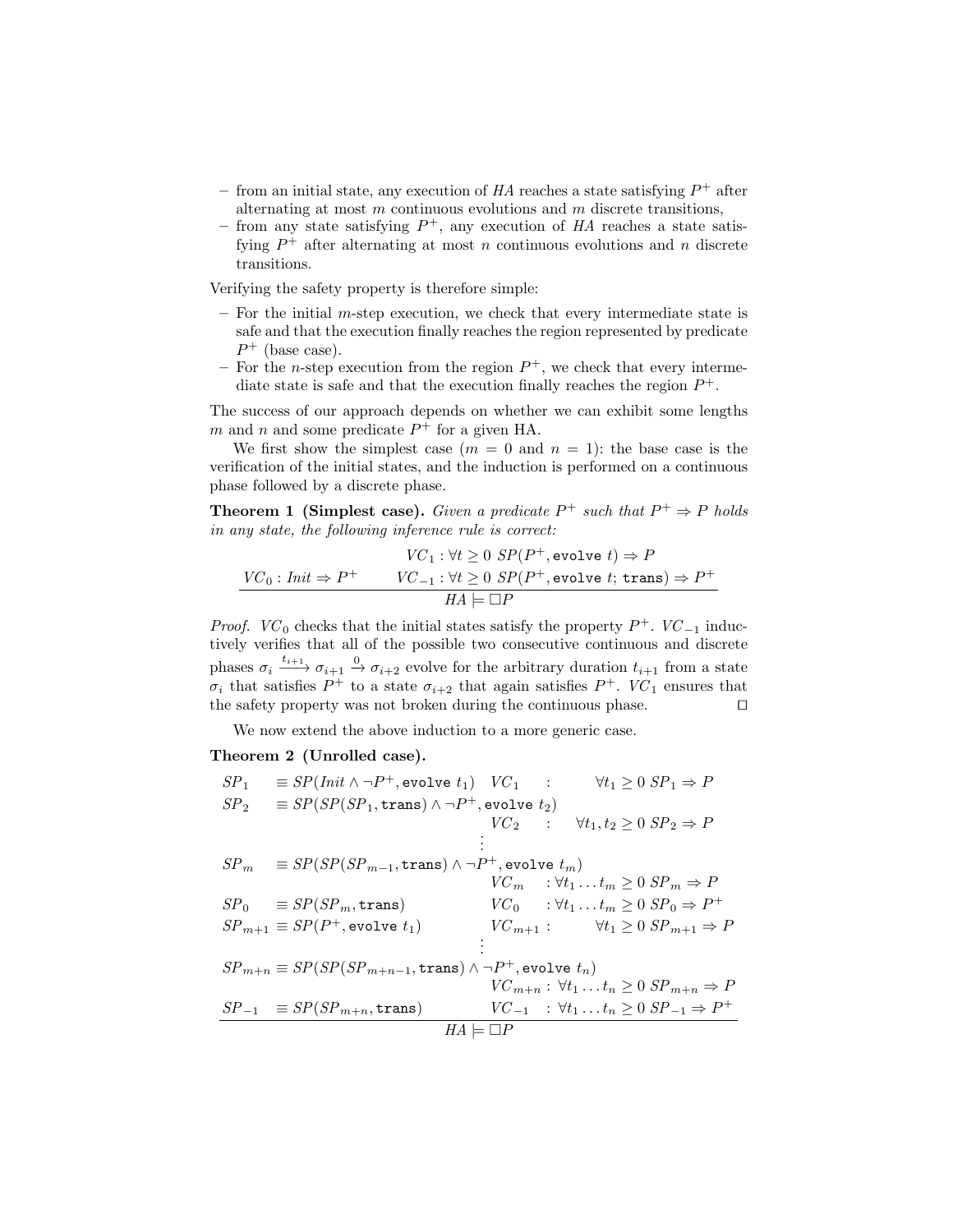Proof. This theorem is an extension of Theorem 1. It verifies that a state satisfying  $P^+$  can be reached in at most m steps initially (from  $VC_1$  to  $VC_0$ ), and then inductively that  $P^+$  can always be reached again in at most n steps (from  $VC_{m+1}$  to  $VC_{-1}$ ).

*Remark 2.* Only  $VC_0$  and  $VC_{-1}$  check that  $P^+$  holds after an execution; all the other VCs check the safety property P only. Moreover, except for  $VC_{m+1}$ , all these other conditions compute the SP by assuming that  $P^+$  does not hold. Indeed, there might be less than  $n$  transitions before reaching again a state satisfying  $P^+$  (or m transitions initially).

## 4.2 Verification Algorithm

Given a HA, a safety property  $\Box P$ , and the maximal numbers  $m_{max}$  and  $n_{max}$ of steps to unroll, the algorithm in Figure 4 tries to check that all the hypotheses of Theorem 2 hold, and thus that  $HA \models \Box P$  holds too.<sup>4</sup> The algorithm performs the inductive verification with every  $m \leq m_{max}$  and  $n \leq n_{max}$  (line 1). It iteratively computes the base case (line 4) and then the induction step (line 7). Procedure Validate returns *true* if the given logic formula holds, *false* if it cannot conclude. The verification succeeds if all the verification conditions are successfully validated (line 10).

When the verification fails during the induction step, we strengthen the loop invariant (line 8) so that the failing condition holds, and we perform the verification anew. Possibly, procedure Learn strengthened the invariant so much that we detect it is now useless (line 3). In this case, we leave from the inner recursion and try the verification with another  $m$  and  $n$ , or otherwise return false.

Note that the algorithm does not specify how to enumerate  $m$  and  $n$ . Typically, we enumerate from  $m = 0$  and  $n = 1$ , but for certain models, we can guess the values, e.g., from the size of a lasso-shaped automaton. In the algorithm, the verification of the base case (lines 4-6, named BaseCase) and the induction step (lines 7-11, named Induction) are independent, thus we can also reverse the order of the two verification processes.

#### 4.3 Loop Invariant Generation

In the following, we present the loop invariant generation method implemented in procedure Learn. Let us assume that the verification of a condition  $VC_i \equiv$  $\forall t_1 \dots t_i \geq 0 \; SP(P^+, s) \Rightarrow P$  has failed in the induction step. Then, Learn( $VC_i$ ) generates a lemma Q from the failed verification. Specifically, Learn generates a formula  $Q$  such that  $VC<sub>i</sub>$  becomes valid after we update the loop invariant as  $P^+ := P^+ \wedge Q$ . Basically, Learn searches for Q such that  $SP(Q, s) \Rightarrow VC_i$  holds by applying algebraic transformations to  $VC_i$ . Note that all the occurrences of variable  $x_s$  (the current state) in  $Q$  refer to the time  $P^+$  holds, while the ones in  $VC_i$  refer to the state at the end of the execution of s. To fix this discrepancy,

 $\frac{4}{4}$  A failure of the algorithm does not imply that the safety property is invalid.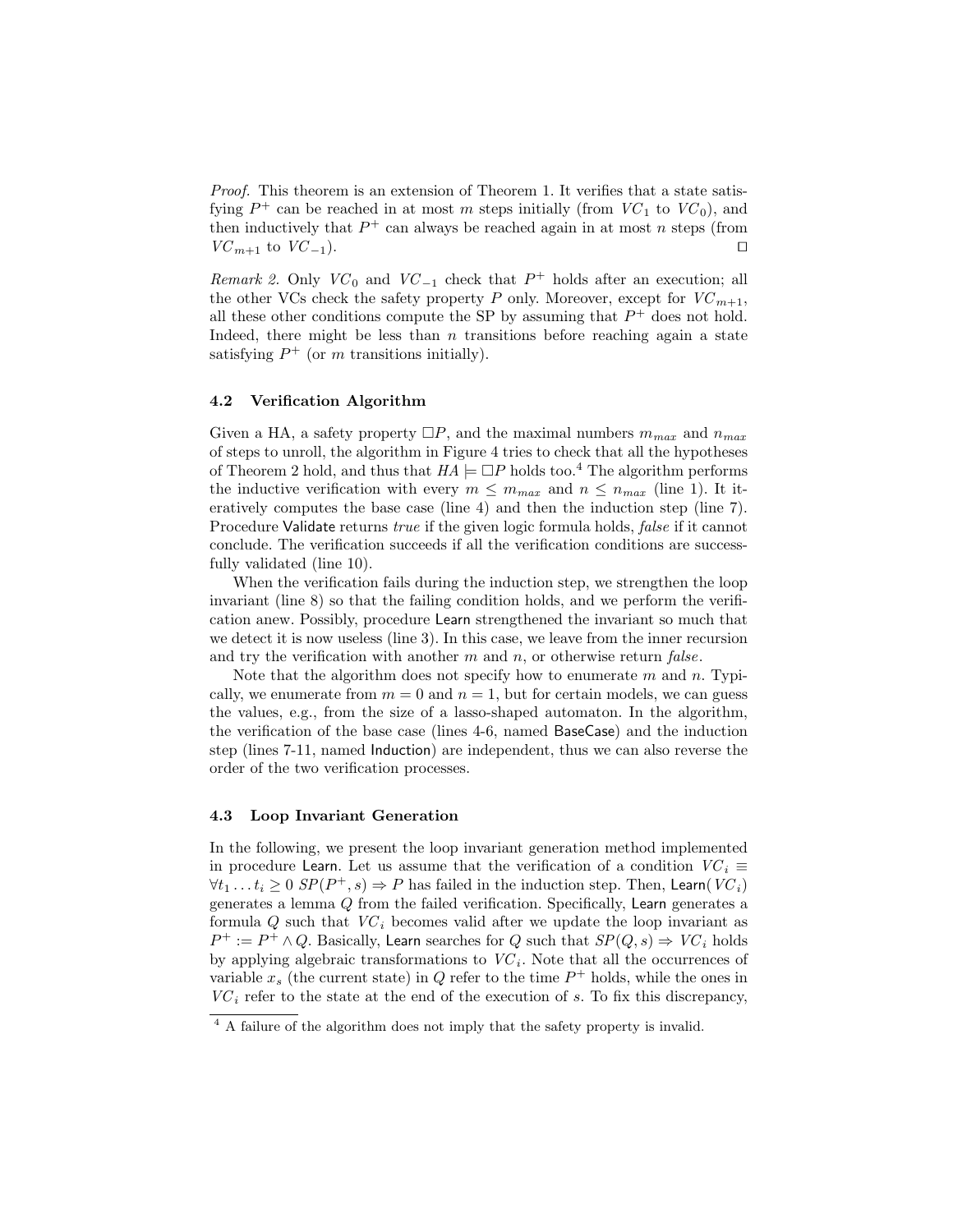Input: HA;  $P; m_{max} \in \mathbb{N}_{\geq 0}; n_{max} \in \mathbb{N}_{> 0}$ **Output:** true:  $HA \models \Box P$ ; false: cannot decide  $\Box P$  within  $m_{max} + n_{max}$  steps 1: for  $m \in \{0, ..., m_{max}\}$ ;  $n \in \{1, ..., n_{max}\}$  do<br>2:  $P^+ := P$ 2:  $P^+ := P$ 3: while  $P^+ \not\equiv false$  do 4: **if**  $\neg \forall i \in \{0, ..., m\}$  Validate(*VC*<sub>i</sub>) then<br>5: **break** 5: break 6: end if 7: if  $\exists j \in \{m+1, \ldots, m+n, -1\}$   $\neg$ Validate(*VC*<sub>j</sub>) then<br>8:  $P^+ := P^+ \wedge \text{Learn}(VC_j)$ 8:  $P^+ := P^+ \wedge \text{Learn}(VC_j)$ 9: else 10: return true 11: end if 12: end while 13: end for 14: return false



Learn computes  $Q$  by using a quantifier elimination  $(QE)$  method, such as the Resolve procedure of Mathematica:

$$
Q := \mathsf{QE}(\forall x_s \forall t_1 \dots t_i \ (SP((P^+ \land x_0 = x_s), s) \Rightarrow P))[x_0 \leftarrow x_s].
$$

To simplify the loop invariant, the other local variables in  $VC_i$ , i.e.,  $\phi, \tilde{t}, l', x'_v$ introduced in the SP calculus in Lemma 3 and  $t_i$  introduced in Theorem 2, should also be removed. Unfortunately, QE with mixed quantifiers and function quantifiers is a hard problem in general. See Remark 1 and the next section for details on how we perform this simplification.

The formula computed for Q is often a large disjunctive formula that is unusable as a loop invariant. For instance, some sub-formulas of Q describe states that are never accepted by the HA. Such sub-formulas are not only useless but make the verification process expensive. So we strengthen Q according to the following strategies:

- Lemma separation. We split  $Q$  at the (top-most) disjunction operators and employ one (or several) of the resulting sub-formulas.
- Location disabling. When we remove a sub-formula of Q that is related to some location l, we insert the constraint  $x_l \neq l$ . The resulting loop invariant might be effective when combined with loop unrolling.

## 5 Implementation

We have implemented the method presented in the previous sections using Mathematica 8.0.4<sup>5</sup>, which can perform the computations in a fully symbolic manner.

<sup>5</sup> http://www.wolfram.com/mathematica/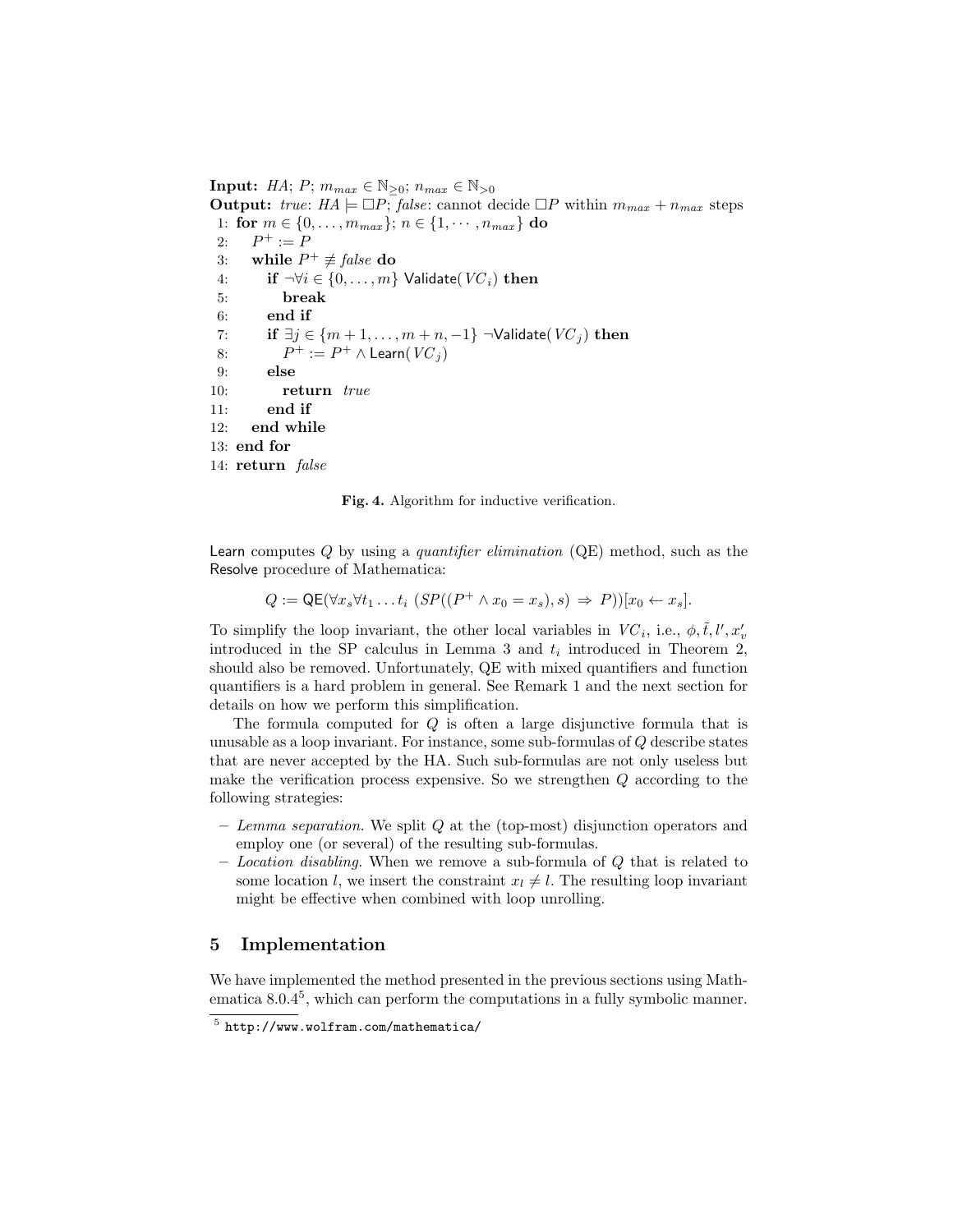Note that the loop invariant generation by Learn (line 8) is not automatic but guided by the user so as to apply the strategies described in Section 4.3. Validate is implemented in three different ways by using the built-in procedures of Mathematica, FullSimplify, Reduce, and FindInstance. We also rely on Mathematica's DSolve to find closed form of ODEs whenever possible.

In the implementation of BaseCase and Induction, we optimize the computation in two ways. First, we do not validate each  $VC_i$  separately but try to reuse the common assumptions. When validating  $VC_i$ , the algorithm computes  $SP_i$ which axiomatizes the state after executing the corresponding program  $s_i$ , and then validates  $SP_i \Rightarrow P/P^+$ . If we perform the validation of VCs in ascending order, we can compute  $SP_i$  from  $SP_{i-1}$  efficiently. Second, we perform locationwise validation of VCs to avoid the inefficiency that occurs when the execution of program s spans multiple locations. So we replicate the SP and instantiate each copy with a different location (cf. Remark 1). Throughout the computation, we manage the set of the copies instead of the original SP. Although it causes Validate to be called more often, the computation is more efficient in general.

Example 4. We verify the safety property of Example 2 for the HA in Example 1 with this implementation. Following the main algorithm, we first compute with  $m = 0$  and  $n = 1$ . We run BaseCase to check that *Init* entails  $P^+ \equiv P$ , and it returns true. Next, we simulate a continuous and discrete change by running Induction. It computes the SP separately for each of the locations, on, sw-off, off, and sw-on, and validates VCs. For  $VC_1$ , the validation for locations on and off succeeds but the validation for sw-off and sw-on fails. Procedure Learn generates the following lemmas for these two locations.

$$
Q_{sw\text{-off}} \equiv \min + x \cdot \text{rate}_{in} \leq y + delay \cdot \text{rate}_{in} \leq \max + x \cdot \text{rate}_{in} \vee
$$
  
\n
$$
x = delay \vee y + delay \cdot \text{rate}_{in} < low + x \cdot \text{rate}_{in},
$$
  
\n
$$
Q_{sw\text{-on}} \equiv \min + x \cdot \text{rate}_{out} \leq y + delay \cdot \text{rate}_{out} \leq \max + x \cdot \text{rate}_{out} \vee
$$
  
\n
$$
x = delay \vee high + x \cdot \text{rate}_{out} < y + delay \cdot \text{rate}_{out}.
$$

Here, we can use either of the two presented strategies for improving the loop invariant. For instance, location disabling appends

$$
Q_1 := x_l \neq sw\text{-}off \land x_l \neq sw\text{-}on
$$

to  $P^+$ . The VCs are then successfully validated with  $m = 0$  and  $n = 2$ .

The lemma-separation strategy makes use of the additional lemmas generated by Learn. Here, we divide each lemma into three parts at the top-most disjunction operator. Then, the first part of each lemma (denoted  $Q_{sw-off,1}$  and  $Q_{sw-on,1}$ ) makes the verification successful. More precisely, if we append

$$
Q_2 := (x_l = sw\text{-}off \Rightarrow Q_{sw\text{-}off,1}) \land (x_l = sw\text{-}on \Rightarrow Q_{sw\text{-}on,1})
$$

to  $P^+$ , the validation succeeds with  $m = 0$  and  $n = 1$ .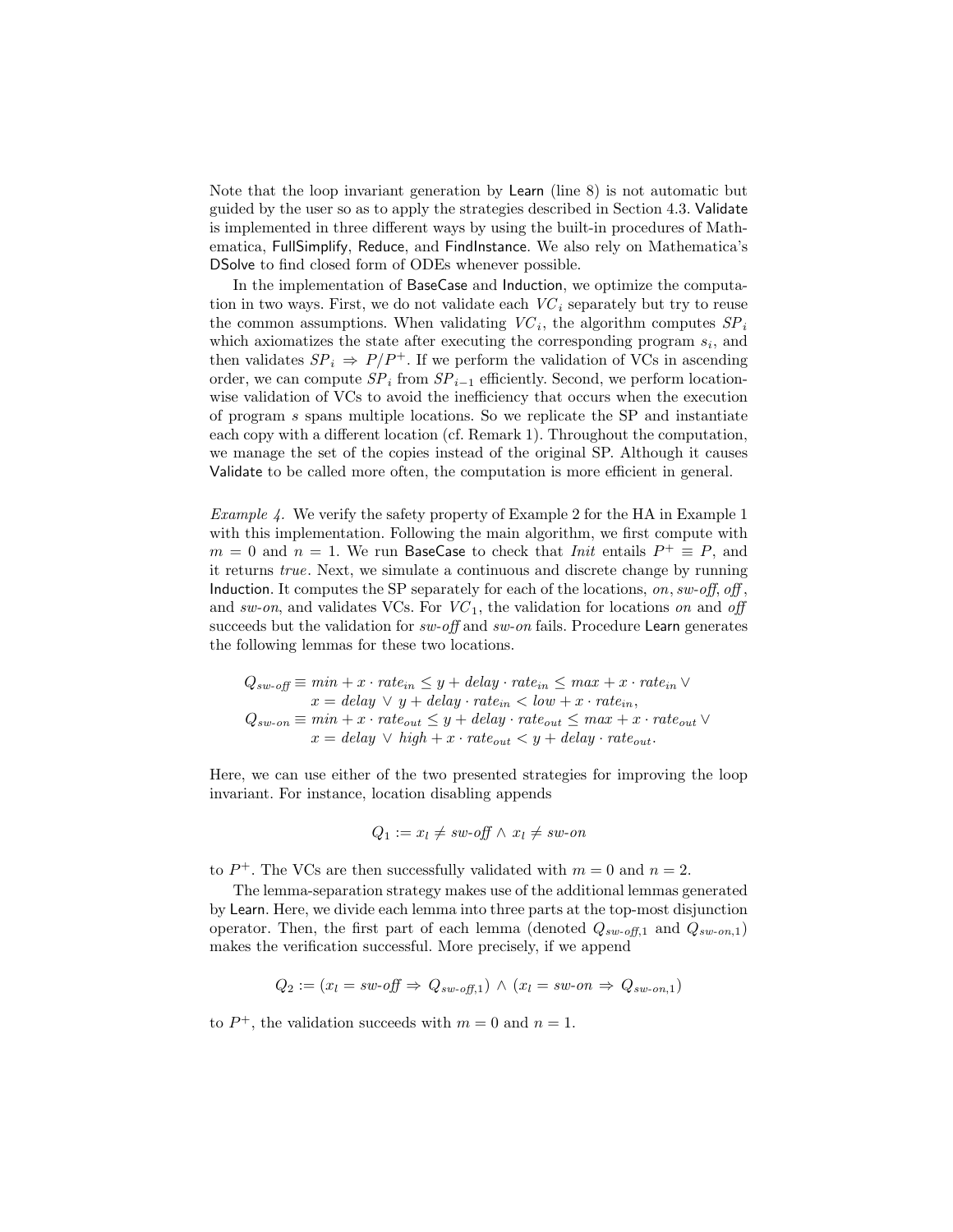Table 1. Experimental results.

| example       |    |                |     |                | locs vars unroll lemmas Mathematica MC tool KeYmaera |              |                 |
|---------------|----|----------------|-----|----------------|------------------------------------------------------|--------------|-----------------|
| WLM $(Ex. 1)$ |    | 2              | 0/1 | $\overline{2}$ | 0.85s                                                |              | $1.8\mathrm{s}$ |
| LGB           | 2  | 3              | 4/2 | 3              | 2.22s                                                | $0.004s$ (H) |                 |
| temp. control | 4  | 3              | 1/1 | $\overline{4}$ | 2.82s                                                | $0.012s$ (H) |                 |
| bouncing ball |    | $\overline{2}$ | 0/1 |                | 0.49s                                                |              | 0.9s            |
| <b>ETCS</b>   | 2  | 3              | 0/1 |                | 4.48s                                                |              | 3.1s            |
| highway 9     | 10 | 9              | 0/2 |                | 0.22s                                                | 0.22s(P)     |                 |
| highway 19    | 20 | 19             | 0/2 |                | 3.64s                                                |              |                 |

## 6 Experiments

To confirm the feasibility of our method and to compare it with existing tools, we applied it to several examples taken from the literature. We also verified the examples using the existing tools, HyTech, PHAVer, and KeYmaera, for comparison. The encoded models for the implementation is available at http:// www.ueda.info.waseda.ac.jp/~ishii/pub/mathybrid/. Table 1 reports the results of verifying the examples using our implementations. The columns are: the number of locations; the number of variables; the way loops are unrolled (i.e.,  $m(n)$ ; how many times  $P^+$  had to be improved by the main algorithm; the computational time taken by the BaseCase and Induction procedures implemented in Mathematica; the time taken by HyTech (version 1.04f, indicated by "H") or PHAVer (version 0.38, indicated by "P"); and the time taken by KeYmaera (version 3.0). The notation "–" means that the verification failed. The experiments were run on a 3.4GHz Intel Xeon processor with 4GB of RAM. Note that the computational time for our method only measures the process after we found the loop invariants, since their generation requires some human interaction.

#### 6.1 Considered Examples

WLM. Example 1 could be verified with our proposed method in a reasonable time, as explained in Example 4. In [15], the same instance was handled by using a mathematical solver manually, whereas our Mathematica implementation verified the instance by simply following the algorithm. The model-checking (MC) tools could not handle this instance because of the nonlinear terms caused by the parameterized flow rate. KeYmaera verified this example but the model had to be given a loop invariant beforehand [17].

Leaking gas burner (LGB) [3]. Our implementation verified this rectangular HA consisting of two locations  $L = \{leaking, non-leaking\}$  as follows: Induction failed in the verification of the first continuous evolution in the two locations. The lemma generated for leaking was successful. For non-leaking though, we had to resort to our location-disabling strategy. Then, the verification succeeded with  $m = 4$  and  $n = 2$ . This model was verified efficiently by the MC tools. KeYmaera could not verify the model, even with the loop invariant.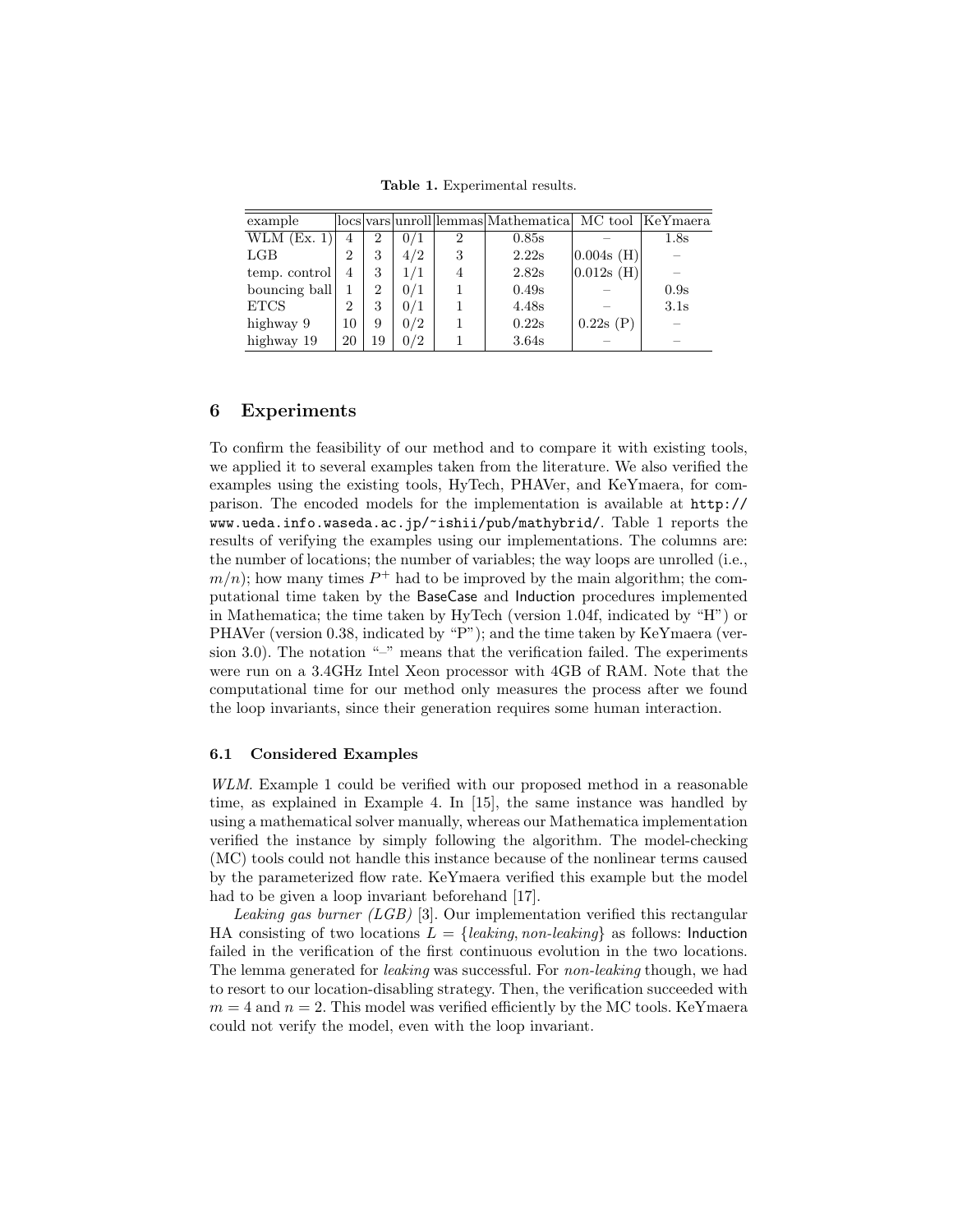Temperature control [3]. Our implementation verified this problem after some preliminary transformations. First, we verified that location shutdown of the HA is never reached. In order to get a loop invariant, we strengthened the safety property by appending the negation of the guard condition of the transition edge to shutdown. The failure of Induction led to a lemma of the form  $Q_1 \vee Q_2 \vee Q_3$ , but setting each sub-lemma as a loop invariant did not make the verification successful. After some trials, we found that the lemma  $Q_1 \wedge (Q_2 \vee Q_3)$  was a necessary loop invariant. Finally, the verification succeeded for  $m = 1$  and  $n = 1$ . This model was also verified efficiently by the MC tools. KeYmaera could not verify the model, even with the loop invariant we had found.

Bouncing ball. This simple nonlinear HA describes a ball with a constant acceleration. As exemplified in [16], we verified that the height of the ball never exceeds the initial energy level of the ball, assuming that the reflection coefficient is smaller than 1. We first attempted the verification under a simple constraint that specified only the sign of each parameter and generated a lemma equivalent to the energy consumption constraint in [16]. We succeeded by setting this lemma as the initial condition and the loop invariant. KeYmaera verified the model given the energy consumption constraint as the initial condition.

European train control system (ETCS) [16,10,2]. The simple model borrowed from [16] is about a train at a position z that should not exceed a limit m. The original model does not have guard conditions so we set them manually based on the analysis in [2]. We attempted to verify the safety property  $\Box z$ m by running the algorithm with  $m = 0$  and  $n = 1$ . Verification succeeded after we obtained a loop invariant from the failure in the validation of  $VC_1$ . This model was also verified in [16,10] by using several strategies for the model transformation and loop invariant generation. MC tools could not verify the model because of the nonlinear constraints. KeYmaera verified the model by setting a specific parameter constraint as described in [16].

Highway [14]. This model concerns an autonomous highway with  $n$  vehicles. We solved instances for  $n = 9$  and  $n = 19$ , which were also computed by the specific method in [14]. PHAVer verified the instance of  $n = 9$  but the computation for  $n = 19$  failed after consuming the available memory. KeYmaera could not verify this example.

#### 6.2 Discussions

The MC tools verified three examples quite efficiently. However, our method was better for the other examples. First, it can handle uncertain parameters. Example 1 involves such parameters, as described in Equation (1). In the bouncing ball example, the initial height, velocity, and reflection coefficient are parameterized. Although HyTech and PHAVer verify the same problems with constant values given to the parameters, they cannot verify the instances that involve uncertain parameters. Second, our method scales better: for the highway example, PHAVer can handle only the instances up to  $n = 15$  [14].

Although KeYmaera handles various hybrid programs automatically, it did not succeed on most hybrid programs that were translated from hybrid au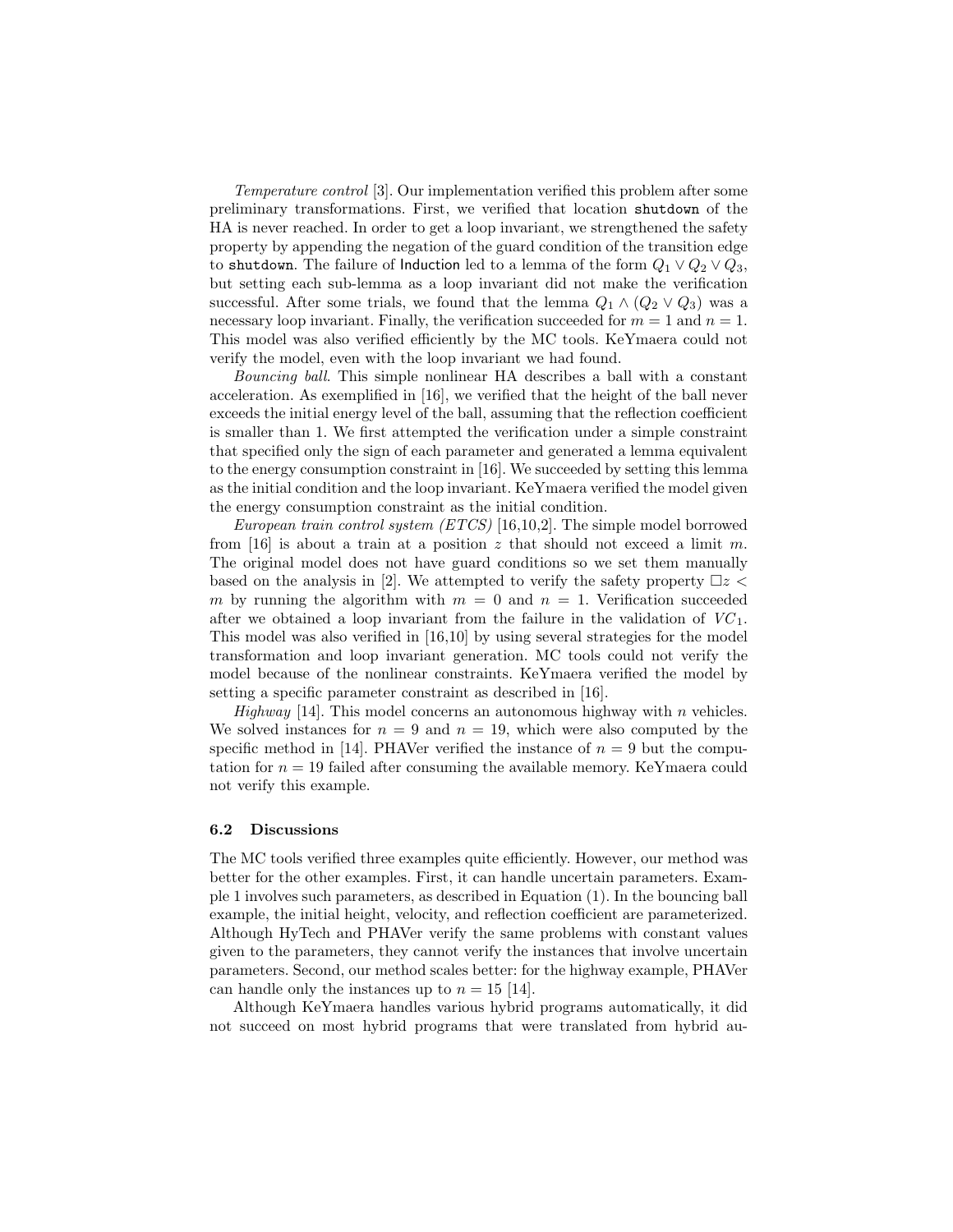tomata. Users often need to annotate models with a loop invariant that might be difficult to extract from the original problem [17]. Otherwise, users need to interact with the underlying theorem prover to investigate the correct derivation tree with various deduction rules. Our approach is limited in verification strategies, i.e., induction and loop unrolling, but the results show that the approach is effective for various examples in practice.

Although our method requires that the executions are lasso shaped (from the point of view of the loop invariant  $P^+$ ), many examples in the literature can be handled. It, however, requires other verification strategies for the case of compositional and distributed hybrid automata.

# 7 Related Work

Various tools for the logical analysis of hybrid systems have been proposed. These methods translate hybrid systems into an underlying verification framework, such as STeP  $[15]$ , PVS  $[1]$ , SAL  $[9]$ , Fluctuat  $[5]$ , and Event-B  $[2,21]$ . However, neither the translation nor the verification is fully automated, because some invariants must be added manually, and the theorem provers require some interactions.

Another tool, KeYmaera [18,16], developed by Platzer et al., has been successful in recent years. This tool supports hybrid programs that are annotated using differential (algebraic) dynamic logic. A dedicated theorem prover verifies the programs by using a set of proof strategies [16]. With its imperative language, which is more expressive than HA, and its corresponding logic (which depends on 141 inference rules [18]), KeYmaera is able to perform various logical analysis through a variety of strategies, including induction, and can serve as a basis for a complete verification framework [16]. In contrast, our framework consists of a light imperative language that is sufficiently expressive to encode HA executions and a logical framework that is introduced to pursue automated verification with the induction strategy.

Recently, a logical analysis tool based on the framework of Hoare logic and relying on infinitesimal variables was proposed [10]. Although its verification scheme comes with several strategies and an invariant generation technique, its practical uses are still unclear.

There are techniques for hybrid systems that generate polynomial invariants by analyzing the executions of a HA via Gröbner basis manipulations  $[20,19]$ . These methods could be integrated in the Learn procedure of our framework.

The proposed method also relates to BMC methods. BMC of infinite executions based on induction has been proposed (e.g., [6]), but this approach is applied to discrete systems with continuous states. Most of the BMC tools for hybrid systems handle only finite executions. This is not the case for Hybrid SAL Relational Abstracter [22]. This tool is a translator from hybrid systems to discrete systems with a specific abstraction method. Our method directly handles HA without the abstraction.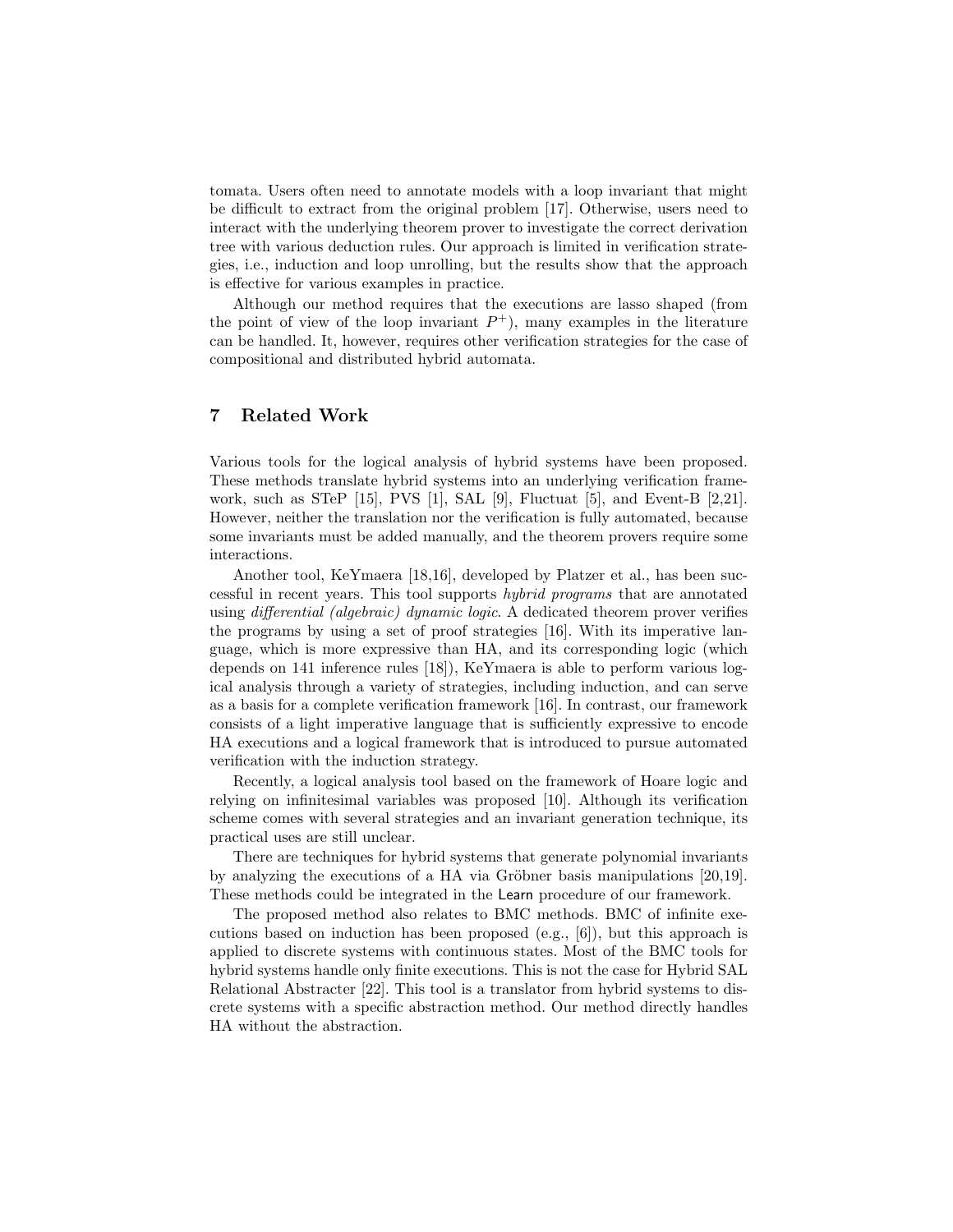## 8 Conclusions

This paper presents a tool for logical analysis of safety properties of HA, which is able to deal with a large class of linear and nonlinear HA, in contrast with the model-checking approach found in major existing tools.

Rather than introducing various derivation rules to automatically verify HA, we are using a simple process inspired from deductive program verification: strongest postcondition calculus. It allows us to compute logical formulas that, once proved, guarantee the safety of the HA. Our experiments show that our method succeeds in a reasonable time on some example HA from literature, including some that were not solvable with existing tools. The verification process amounts to finding loop invariants, as is the case for program verification. This search for sufficient invariants is guided by the responses from the decision procedures assisted by Mathematica.

A limitation of our approach is that the invariant generation process still requires some human interaction. Efficient automated search of invariant generations is the next challenge for us to tackle. Another direction for further research would be to explore the relation between our approach and some methods from model checking, e.g., verification of an over-approximated model [4].

Acknowledgments The authors are indebted to the anonymous referees for their helpful comments. This work was partially funded by JSPS (KAKENHI 23- 3810).

## References

- 1. Ábrahám-Mumm, E., Steffen, M., Hannemann, U.: Verification of hybrid systems: Formalization and proof rules in PVS. In: ICECCS. pp. 48–57 (2001)
- 2. Abrial, J.R., Su, W., Zhu, H.: Formalizing hybrid systems with Event-B. In: ABZ. pp. 178–193. LNCS 7316 (2012)
- 3. Alur, R., Courcoubetis, C., Halbwachs, N., Henzinger, T.A., Ho, P.H., Nicollin, X., Olivero, A., Sifakis, J., Yovine, S.: The algorithmic analysis of hybrid systems. Theoretical Computer Science 138(1), 3–34 (1995)
- 4. Alur, R., Henzinger, T.A., Lafferriere, G., Pappas, G.J.: Discrete abstractions of hybrid systems. In: Proc. of the IEEE. vol. 88, pp. 971–984 (2000)
- 5. Bouissou, O., Goubault, E., Putot, S., Tekkal, K., Vedrine, F.: HybridFluctuat: A static analyzer of numerical programs within a continuous environment. In: CAV. pp. 620–626. LNCS 5643 (2009)
- 6. De Moura, L., Ruess, H., Sorea, M.: Bounded model checking and induction: From refutation to verification. In: CAV. pp. 14–26. LNCS 2725 (2003)
- 7. Dijkstra, E.W.: Guarded commands, nondeterminacy and formal derivation of programs. Communications of the ACM 18(8), 453–457 (1975)
- 8. Frehse, G.: PHAVer: Algorithmic verification of hybrid systems past HyTech. International Journal on Software Tools for Technology Transfer (STTT) 10(3), 263–279 (2008)
- 9. Ghosh, R., Tiwari, A., Tomlin, C.: Automated symbolic reachability analysis: with application to delta-notch signaling automata. In: HSCC. pp. 233–248. LNCS 2623 (2003)